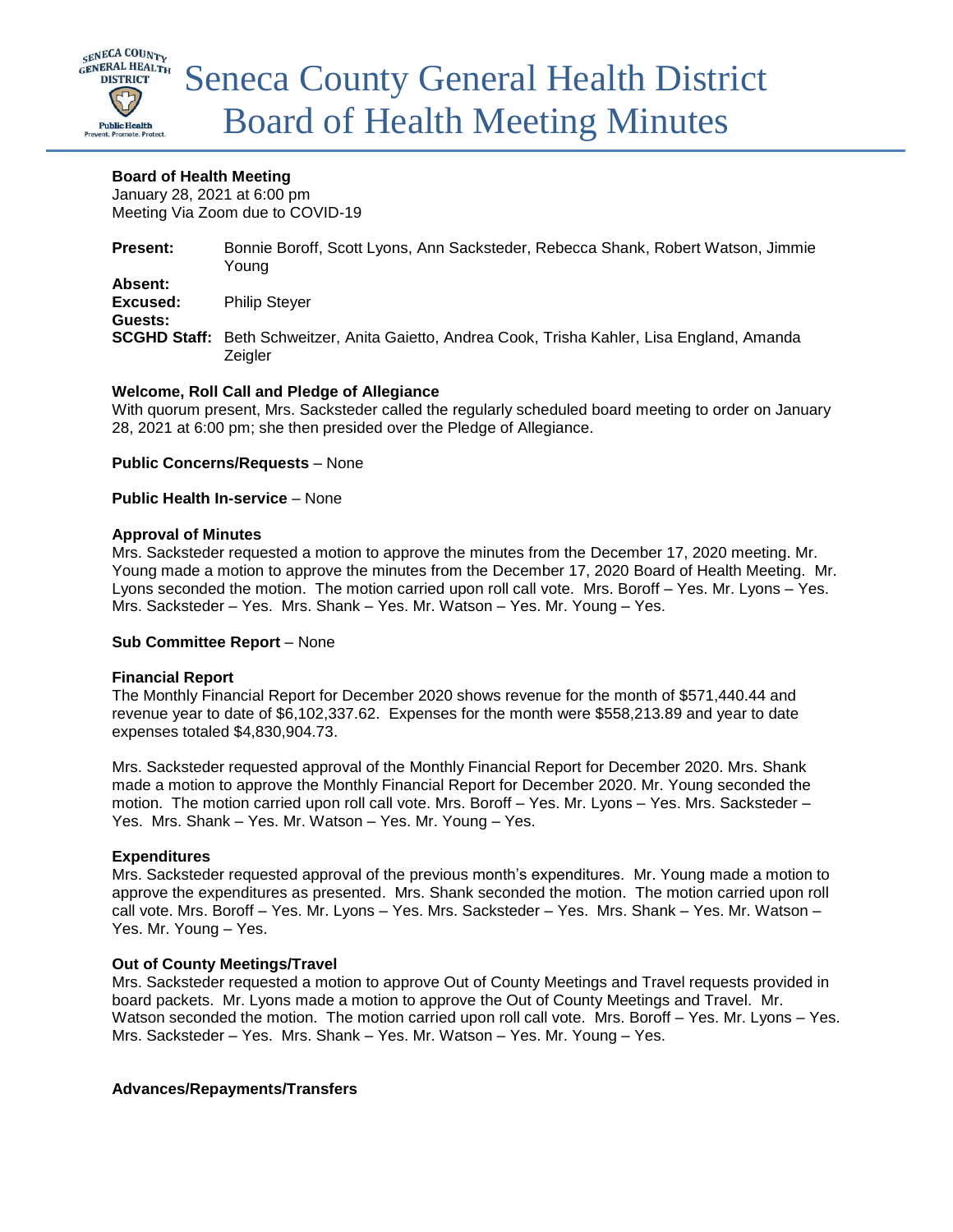Mrs. Sacksteder requested a motion to approve Advances, Repayments, and Transfer List provided in board packets. Mrs. Shank made a motion to approve the Advances, Transfer List and Appropriations Transfer. Mrs. Boroff seconded the motion. The motion carried upon roll call vote. Mrs. Boroff – Yes. Mr. Lyons – Yes. Mrs. Sacksteder – Yes. Mrs. Shank – Yes. Mr. Watson – Yes. Mr. Young – Yes.

#### **Supplements**

Mrs. Sacksteder requested a motion to approve Supplements:

| a. Fund 7142 PHEP/CO/CT Grants |
|--------------------------------|
|--------------------------------|

|  |  | b. Fund 7164 Household Sewage Treatment Systems |  | \$21,813.00 |
|--|--|-------------------------------------------------|--|-------------|
|--|--|-------------------------------------------------|--|-------------|

Mr. Young made a motion to approve the Supplements. Mr. Lyons seconded the motion. The motion carried upon roll call vote. Mrs. Boroff – Yes. Mr. Lyons – Yes. Mrs. Sacksteder – Yes. Mrs. Shank – Yes. Mr. Watson – Yes. Mr. Young – Yes.

#### **Contracts**

Mrs. Sacksteder requested a motion to approve Contracts:

- a. Great Lakes Community Action Partnership, for Fostoria building lease, 01/01/2021- 12/31/2021, not to exceed \$22,983.00, (payer)
- b. Ohio District 5 Area Agency on Aging, Inc., for Health Assessment services, 01/01/2021- 12/31/2021 not to exceed \$4,735.00 (payee)

 $$311,241.00$ 

- c. Hoover's property Services, L.L.C., for soil based and ATU inspection services, 01/01/2021-12/31/2021, not to exceed \$3,700.00 (payer)
- d. Theis Septic Cleaning L.L.C., for septic tank pumping services and systems with Norweco Inspection services, 01/01/2021-12/31/2021, not to exceed \$4,000.00 (payer)
- e. Seneca Regional Planning Commission, for home sewage treatment systems grant services, effective 01/28/2021-until the agreement is fully satisfied, not to exceed \$500.00 per system or \$375.00 per tap-in (payer)

Mr. Lyons made a motion to approve the Contracts. Mrs. Boroff seconded the motion. The motion carried upon roll call Mrs. Boroff – Yes. Mr. Lyons – Yes. Mrs. Sacksteder – Yes. Mrs. Shank – Yes. Mr. Watson – Yes. Mr. Young – Yes.

### **Resolutions**

Mrs. Sacksteder requested a motion to approve Resolution:

a. 2021.01 – Authorization for the Seneca County General Health District to apply for, accept, and enter into a Water Pollution Control Loan Fund Agreement on Behalf of the County of Seneca for the Repair and Replacement of Home Sewage Treatment **Systems** 

Mr. Young made a motion to approve the Resolution. Mr. Watson seconded the motion. The motion carried upon roll call vote. Mrs. Boroff – Yes. Mr. Lyons – Yes. Mrs. Sacksteder – Yes. Mrs. Shank – Yes. Mr. Watson – Yes. Mr. Young – Yes.

### **Division Reports**

#### **WIC**

Mrs. Sacksteder turned the floor over to the Director of the WIC Division, Trisha Kahler, RD LD. Mrs. Kahler reviewed her report included in board member's packet:

People: We will be providing internship experience for a Bowling Green student for the month of February.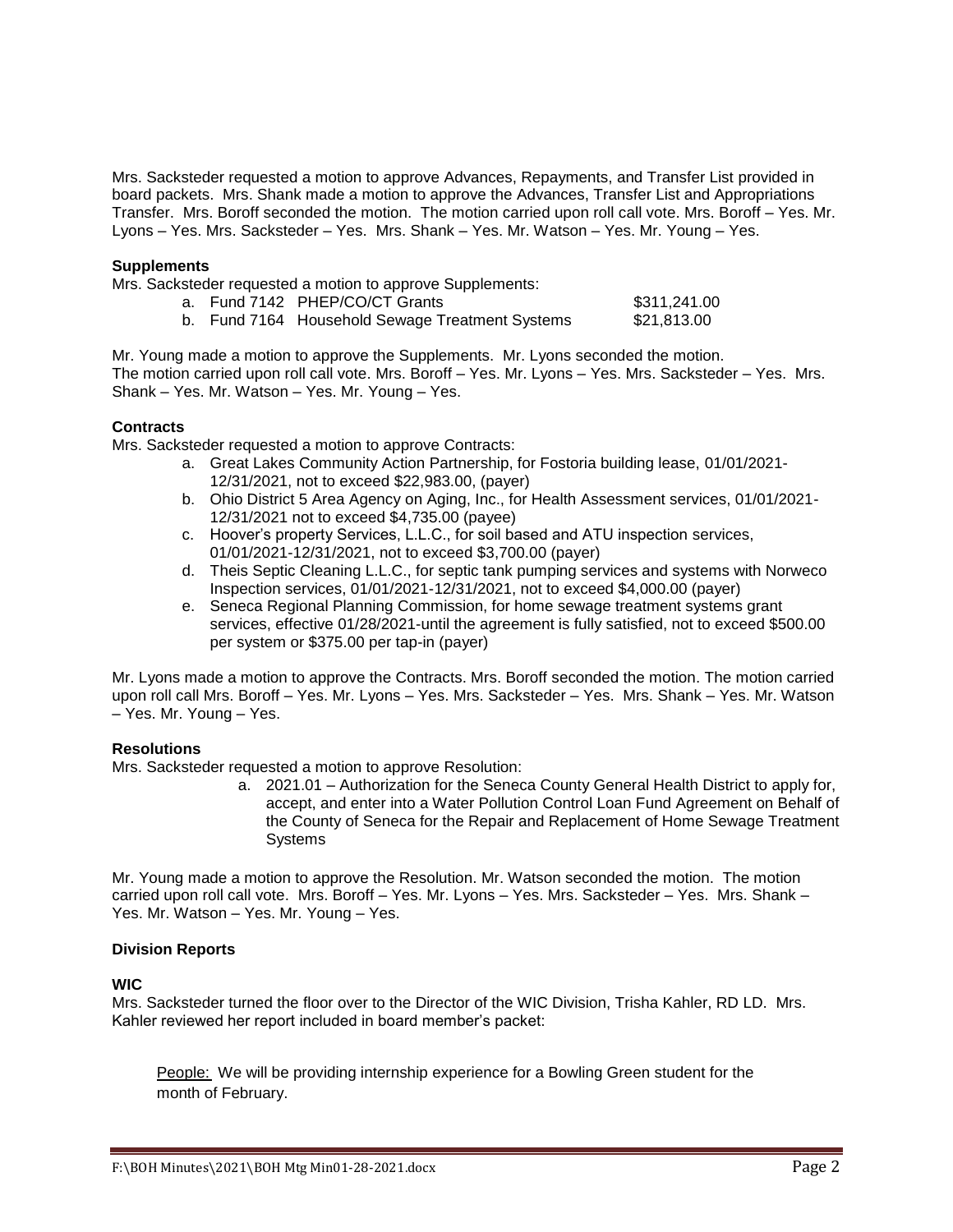Service: There is a new feature on the Ohio WIC Shopper App that now allows participants to check their benefit balances by registering their WIC cards on the App. Previously, participants had to maintain their last receipt at the store which indicated their balance or come to the WIC office for a new print out.

Nutrition education will focus on staying active and decreasing screen time.

Quality: Sent outreach letters to all area physicians providing WIC updates.

Fostoria office is distributing contact information for Caring Hands Pregnancy Center, which provides parenting education resources, diapers, and formula for those in need.

### **Nursing**

Mrs. Sacksteder turned the floor over to the Director of Nursing, Andrea Cook, BSN RN. Ms. Cook reviewed her report included in board member's packet:

### **People:**

 We are going to hire two full time nurses and one full time clerk. Hayley Luhring one of our contact tracers has resigned. We now have 6 temporary contact tracers.

## **Quality:**

Always striving to provide exceptional service.

# **Service:**

- o COVID19
	- o As of today there are 4513 COVID cases to date in Seneca County. 1976 males, 2537 females, 39 people currently hospitalized and 118 deaths (39 in November, 42 in December and 12 in January.
	- o December stats **s**how 542 people were contact traced. A total of 2401contacts traced since March.
	- $\circ$  To date we have given 1185 first doses and 208 second doses, a total of 1,393 doses administered.
	- $\circ$  SCGHD conducted a MAX VAX event at the School of Opportunity Center January 23, 2021. We had a total of 73 volunteers (40 Sentinel Career Center students and instructors, 13 volunteer vaccinators, the entire nursing division, 9 SCGHD staff, and 5 others. Will be doing the second dose on February 13, 2021
	- $\circ$  We will be providing 180 Covid vaccines here tomorrow focusing on the 80+ population. We will have assistance with parking, wheelchairs, cleaning and traffic from the Sentinel Career Center Public Safety Class and Mr. Byrington.

Mr. Young asked if we know how much vaccine will be coming each week. Ms. Cook said they are not for sure until the day before, Mrs. Schweitzer said we can request more but can't guarantee we would receive more.

Mr. Young asked if there were more locations giving out the vaccine. Mrs. Schweitzer that Kroger's in Tiffin and Fostoria and Mercy Hospital is also.

Mr. Lyons also offered his business as a location that would be available to do a vaccine clinic.

Mr. Lyons asked how the Health Department is handling the call volume. Ms. Cook answered that we have had volunteers helping with taking messages. Over 3,000 people on the waiting list at this time.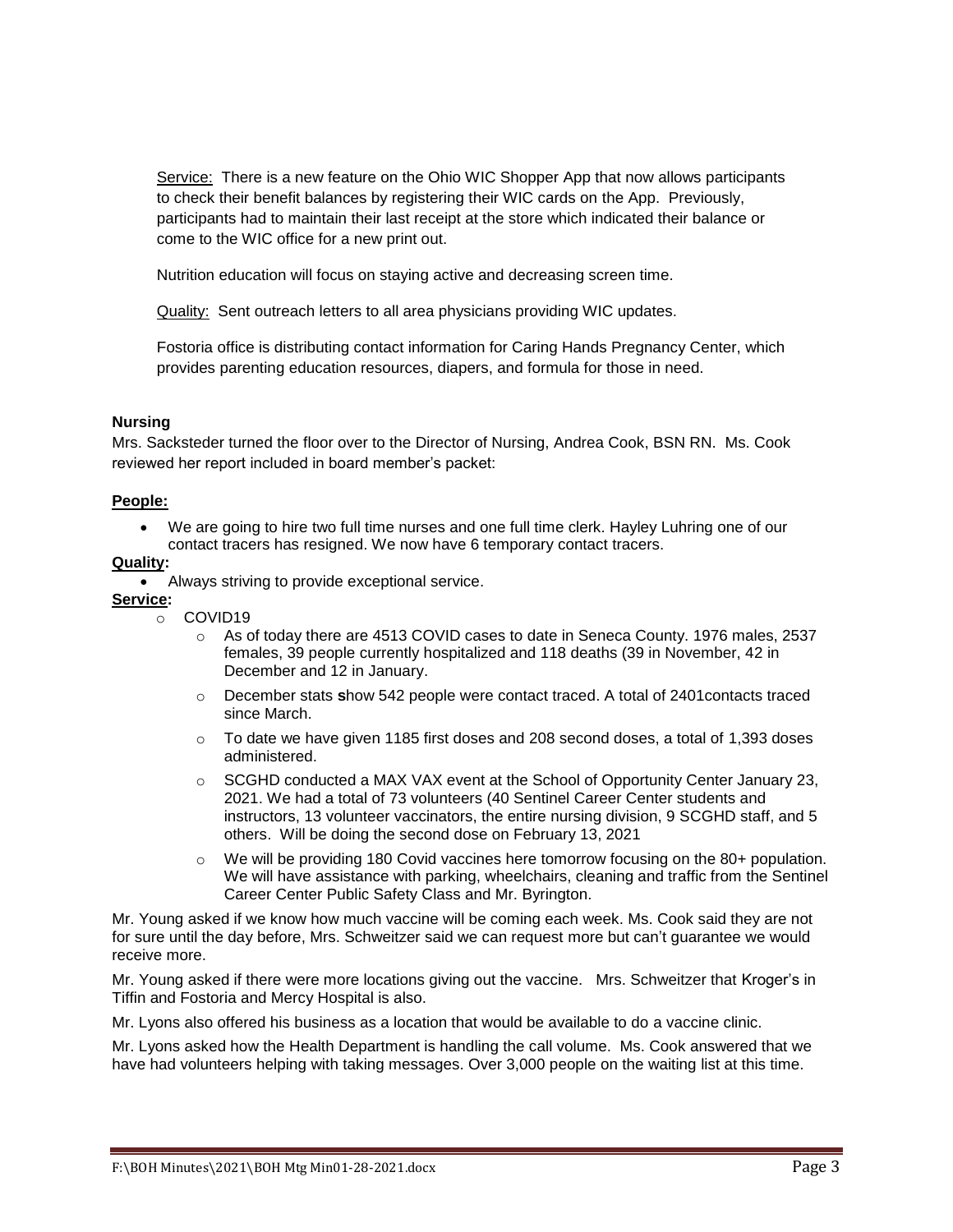### **Environmental Health**

Mrs. Sacksteder turned the floor over to Amanda Zeigler, RS who presented the report for Director of Environmental Health, Laura Wallrabenstein, MA RS. Mrs. Wallrabenstein report was included in board member's packet:

Ms. Zeigler presented for condemnation, property located at:

a. 644 Sandusky St. Fostoria, OH 44830

Owned by: Mark G. Yoder 1804 South Bay Drive, Port Clinton, OH 43452

Mrs. Sacksteder requested a motion to approve the condemnation of the properties located at 644 Sandusky St. Fostoria, OH 44830 Owned by: Mark G. Yoder 1804 South Bay Drive, Port Clinton, OH 43452. Mr. Lyons made a motion to approve the condemnation of the properties located at 644 Sandusky St. Fostoria, OH 44830 Owned by: Mark G. Yoder 1804 South Bay Drive, Port Clinton, OH 43452. Mr. Young seconded the motion. The motion carried upon roll call vote. Mrs. Boroff – Yes. Mr. Lyons – Yes. Mrs. Sacksteder – Yes. Mrs. Shank – Yes. Mr. Watson – Yes. Mr. Young – Yes.

**Service:** If you are in Fostoria, you may have noticed that the Tasker Bldg. (133 E. Tiffin) has been demolished. The board had declared this location a public health nuisance two years ago, and we helped to fund the demolition with C&DD money.

**Financial:** We did receive word that the HSTS grant (WPCLF) grant for 2021 was approved for \$150,000. We also received a grant for \$3000 from FDA & AFDO Retail Program Standards to provide training on these standards. Amanda wrote the grant (she wrote one last year as well) and she will be the one that continues the relevant training.

**Quality:** I will be evaluating our Quality Improvement Plan and hope to bring any changes to the Feb. board meeting.

**People:** I have the difficult job of replacing our O&M clerk, Laura Young. Laura has done a fantastic job of running our O&M program and will be hard to replace. She was also able to fill in for Heather (no small task).

Austin has asked about visiting other landfills in the area, and I have encouraged him to make arrangements to do so as this can only help his ability to inspect SF.

## **Landfill update**

- Phase 13 is in progress
- 2021 License has been issued, SFL agrees to continue to follow conditions in 2020 license
- Habitat Restoration of Wetland Area
- High report from stationary meter result of faulty calibration of meter located near US 23. Issue was immediately resolved no issues since
- High report from SCGHD sampling, results of damaged gas piping due to freeze and thaw or air displacement in leachate tank, cause unknown. Both issues have been remedied, no issues since.
- Facebook Complaint Group has been quiet, only complaints have come from odor hotline

Stationary Monitors – 26 readings over 15 ppb (20 anomalous) SCGHD Monitoring – 8 readings over 15 ppb SCGHD inspections – No violations cited OEPA violations – N/A License conditions – Monitors are in place and documentation has been received.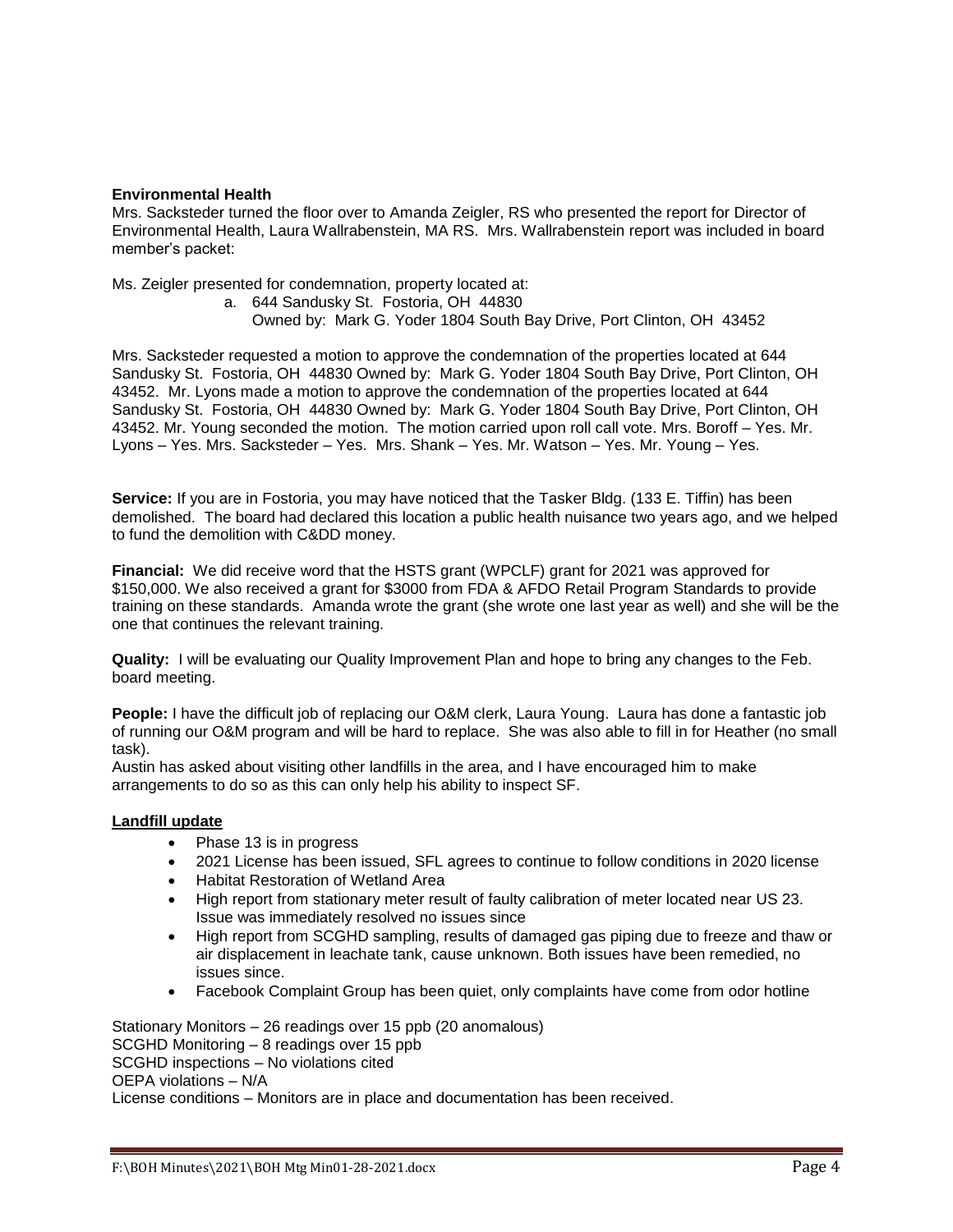### **Health Commissioner**

Mrs. Sacksteder turned the floor over to the Health Commissioner, Beth Schweitzer, MPH.

### **Service:**

Four All AOHC Member Calls One NW District Calls Two AOHC Board meetings with ODH Leadership Four calls for all health commissioners with Governor DeWine Four ODH Calls for health departments only Two Seneca County Emergency Partners meetings Two Response team meetings (New Group working on getting more testing and helping with getting the information to the public about all aspects of COVID response) One Elected Official Department Heads calls Calls with WBVI radio 3 calls with school Superintendents 2 Homeless shelter call and part of Presentation to Tiffin City Council Three Vaccine calls One congregate Care Facility Call

## **People:**

Concerned about the extra hours being put in due to COVID, burnout could be imminent

### **Growth:**

**COVID** 

Pop up testing held January 20, 2021 with 151 participants and 16 positives 2 Press conferences on COVID Vaccines

## **Quality:**

Spent countless hours on gathering additional accreditation documents Most complaints are from parents whose children are quarantined from sports for 14 days after exposure.

## **Financial:**

Two fiscal grant reports for COVID funding Determining ability to provide additional pay

Mrs. Schweitzer also added that there is a new home test called Binex that would be provided free of charge to the Health Department. Mrs. Schweitzer will send email them tomorrow to obtain more information about the testing. Mr. Young asked if the schools are able to get them, Mrs. Schweitzer answered that it is not available at this time.

### **Employee Related Actions**

- a. Resignation Laura Young, O&M Clerk, effective 01/13/2021
- b. Resignation Hayley Luhring, Intermittent Contact Tracer, effective 01/15/2021

Mrs. Sacksteder requested a motion to approve the resignation of Laura Young, O&M Clerk, effective 01/13/2021and Hayley Luhring, Intermittent Contact Tracer, effective 01/15/2021. Mrs. Shank made a motion to approve the resignation of Laura Young, O&M Clerk, effective 01/13/2021and Hayley Luhring, Intermittent Contact Tracer, effective 01/15/2021. Mr. Lyons seconded the motion. The motion carried